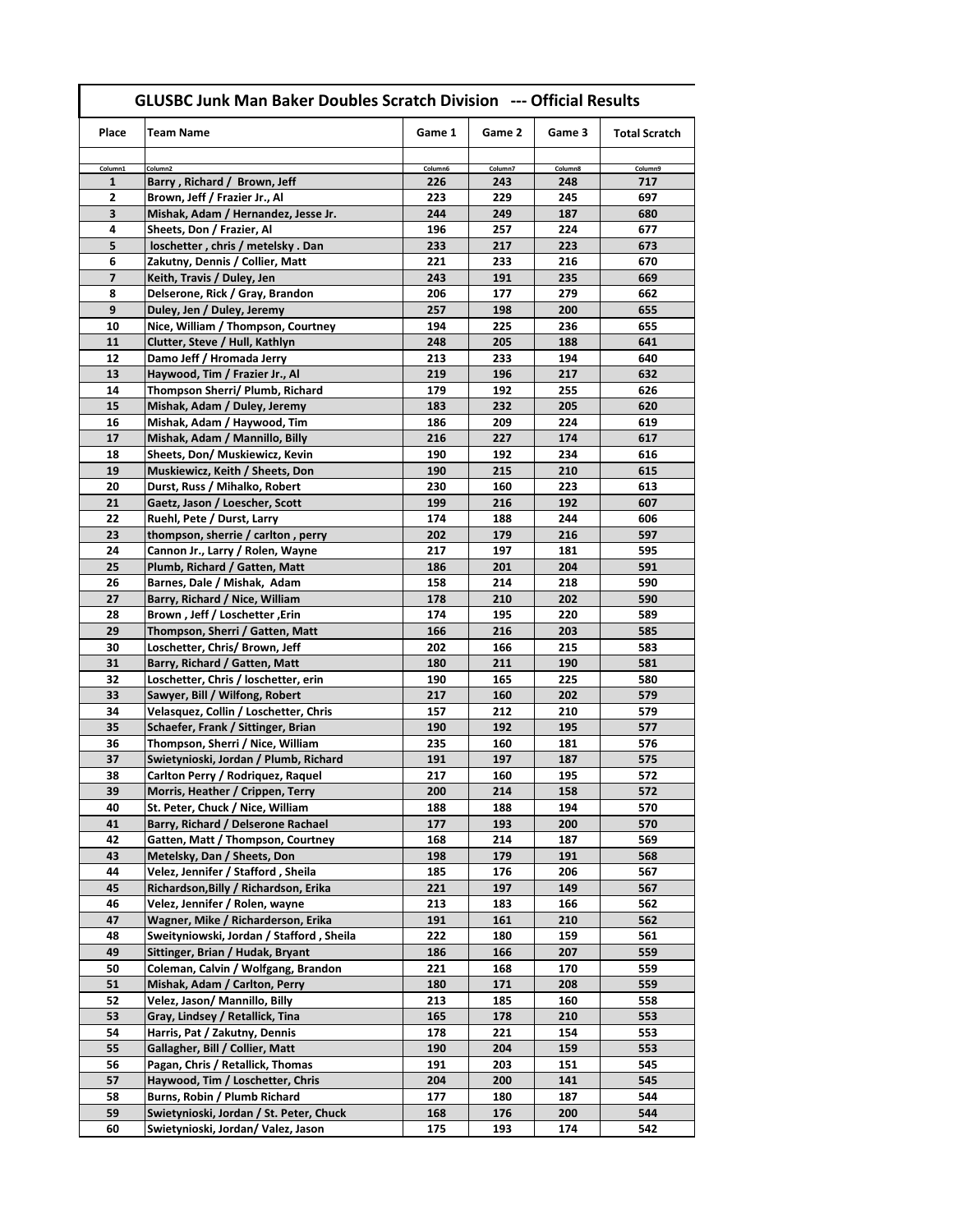| 61  | Mishak, Adam / Delserone Rachael          | 200 | 171 | 171 | 542 |
|-----|-------------------------------------------|-----|-----|-----|-----|
| 62  | Ruehl, Pete / Carlton, Perry              | 189 | 149 | 203 | 541 |
| 63  | Loschetter, Erin / Metelsky, Dan          | 172 | 167 | 202 | 541 |
| 64  | Gates, Robert / Wagner, Mike              | 203 | 179 | 157 | 539 |
| 65  | Stafford, Sheila / Nice, William          | 202 | 164 | 173 | 539 |
| 66  | Budka, Aaron / Henry, Bryce               | 189 | 176 | 174 | 539 |
| 67  | Roman, felix / Roman, Chaloe              | 169 | 231 | 137 | 537 |
| 68  | Swietynioski, Jordan / Thompson, Courtney | 196 | 181 | 159 | 536 |
| 69  | Barry, Richard / Mannillo, Billy          | 201 | 171 | 163 | 535 |
| 70  | Thompson, Sherri / Thompson, Courtney     | 169 | 187 | 178 | 534 |
| 71  | Cannon Jr., Larry / Velez, jason          | 149 | 177 | 206 | 532 |
| 72  | Phillips, Kenny / Phillips, Craig         | 186 | 188 | 158 | 532 |
| 73  | Potts, Bryan / Colman, Calvin             | 166 | 173 | 193 | 532 |
| 74  | Swietynioski, Jordan / Mannillo, Billy    | 199 | 172 | 160 | 531 |
| 75  | Moore, Bob / Rose, Bill                   | 171 | 182 | 177 | 530 |
| 76  |                                           | 141 | 201 | 187 | 529 |
|     | Roman, Felix / Mudrich, James             |     |     |     |     |
| 77  | Rooker, Ashley / Richardson, Erika        | 192 | 159 | 177 | 528 |
| 78  | Satafford, Sheila / Dominguez Jr., Joe    | 137 | 205 | 184 | 526 |
| 79  | Brown, Jeff / Clutter, Steve              | 146 | 168 | 210 | 524 |
| 80  | Hammill, Lisa / Groner, Rusty             | 174 | 170 | 176 | 520 |
| 81  | Gatten, Matt / Stafford, Sheila           | 175 | 178 | 166 | 519 |
| 82  | Gray, Lindsey / Reddinger, Ryan           | 174 | 167 | 177 | 518 |
| 83  | Trenchard, Greg /Sukey, Adam              | 156 | 187 | 174 | 517 |
| 84  | Pagan, Chris / Reddinger, Ryan            | 161 | 187 | 165 | 513 |
| 85  | Zakutny, Dennis / Kostyack, Pam           | 148 | 191 | 172 | 511 |
| 86  | Harris, Pat / Laffolette, Mike            | 170 | 186 | 154 | 510 |
| 87  | Pagan, Chris / Gray, Lindsey              | 191 | 170 | 148 | 509 |
| 88  | Willis, Chris / Burtze, Devin             | 161 | 143 | 203 | 507 |
| 89  | Nice, William / Gatten, Matt              | 138 | 189 | 177 | 504 |
| 90  | Hudak, Bryant / Rucker, Dave              | 166 | 176 | 160 | 502 |
| 91  | Fetsic, Andrew / Richardson, Erika        | 177 | 158 | 166 | 501 |
| 92  | Thompson, Courtney / Barry Jr. Richard    | 167 | 174 | 160 | 501 |
| 93  | Moats, Tyler / Dickson, Blaine            | 154 | 190 | 156 | 500 |
| 94  | Hudak, Bryant / Carmicheal, Dave          | 147 | 150 | 199 | 496 |
| 95  | Swietynioski, Jordan / Gatten, Matt       | 143 | 179 | 174 | 496 |
| 96  | Reddinger, Donna / Reddinger, Ken         | 197 | 128 | 168 | 493 |
| 97  | Thompson Sherri/ Swietynioski, Jordan     | 180 | 154 | 159 | 493 |
| 98  | Harris, Pat / Kostyack, Pam               | 193 | 165 | 134 | 492 |
| 99  | Thompson, Sherrie / Velez, Jason          | 164 | 154 | 171 | 489 |
| 100 | Reddinger, Ken / Reddinger, Ryan          | 157 | 141 | 189 | 487 |
| 101 | Kazee, Rusty / Morris, Heather            | 223 | 147 | 115 | 485 |
| 102 | Rucker, Dave / Redinger, Tina             | 168 | 169 | 147 | 484 |
| 103 | Gray, Lindsey / Cannon Jr., Larry         | 147 | 162 | 175 | 484 |
| 104 | Rodriguez, Raquel / Ruehl, Pete           | 205 | 133 | 143 | 481 |
| 105 | Skodney, Heather / Moorman, Fran          | 168 | 155 | 158 | 481 |
| 106 | Burns, Robin / Stafford, Sheila           | 170 | 116 | 193 | 479 |
| 107 | Neiding, patti / Neiding, Chris           | 158 | 148 | 169 | 475 |
| 108 | Velez, Jennifer / Velez, Jason            | 195 | 130 | 143 | 468 |
| 109 | Burns, Robin / Nice, william              | 121 | 134 | 211 | 466 |
| 110 | Paker, Bernie / Lenzer, Terri             | 147 | 148 | 169 | 464 |
| 111 | Burns, Robin / Cannon Jr., Larry          | 151 | 160 | 153 | 464 |
| 112 | Hammill, Lisa / Reddinger, Ryan           | 135 | 201 | 125 | 461 |
|     |                                           |     |     |     |     |
| 113 | Baxter, lilian / Keith, Jean              | 179 | 127 | 154 | 460 |
| 114 | Short, Robyn / Persinger, Rachel          | 130 | 158 | 160 | 448 |
| 115 | Hammill, Lisa / Pagan, Chris              | 138 | 181 | 128 | 447 |
| 116 | Velez, Jen / Gatten, Matt                 | 149 | 146 | 147 | 442 |
| 117 | Mencke, Drew / Mencke, Vickie             | 144 | 137 | 153 | 434 |
| 118 | Harrington, Tara / Zakutny, Dennis        | 157 | 144 | 132 | 433 |
| 119 | Reddinger, Donna / Hammill, Lisa          | 123 | 146 | 157 | 426 |
| 120 | Potts, Byran / evanko, Jean               | 148 | 132 | 144 | 424 |
| 121 | Harris Jr., Pat / Marchant, Jerry         | 143 | 109 | 165 | 417 |
| 122 | Gallagher, Bill / Kostyack, Pam           | 142 | 136 | 136 | 414 |
| 123 | Evanko, Jean / Wolfgang, Brandon          | 114 | 155 | 144 | 413 |
| 124 | Whitesel, Kristen / Whitesel, Thomas      | 102 | 195 | 108 | 405 |
| 125 | Collier, Matt / Kostyack, Pam             | 130 | 119 | 155 | 404 |
| 126 | Harris, Pat / Harrington, Tara            | 89  | 185 | 123 | 397 |